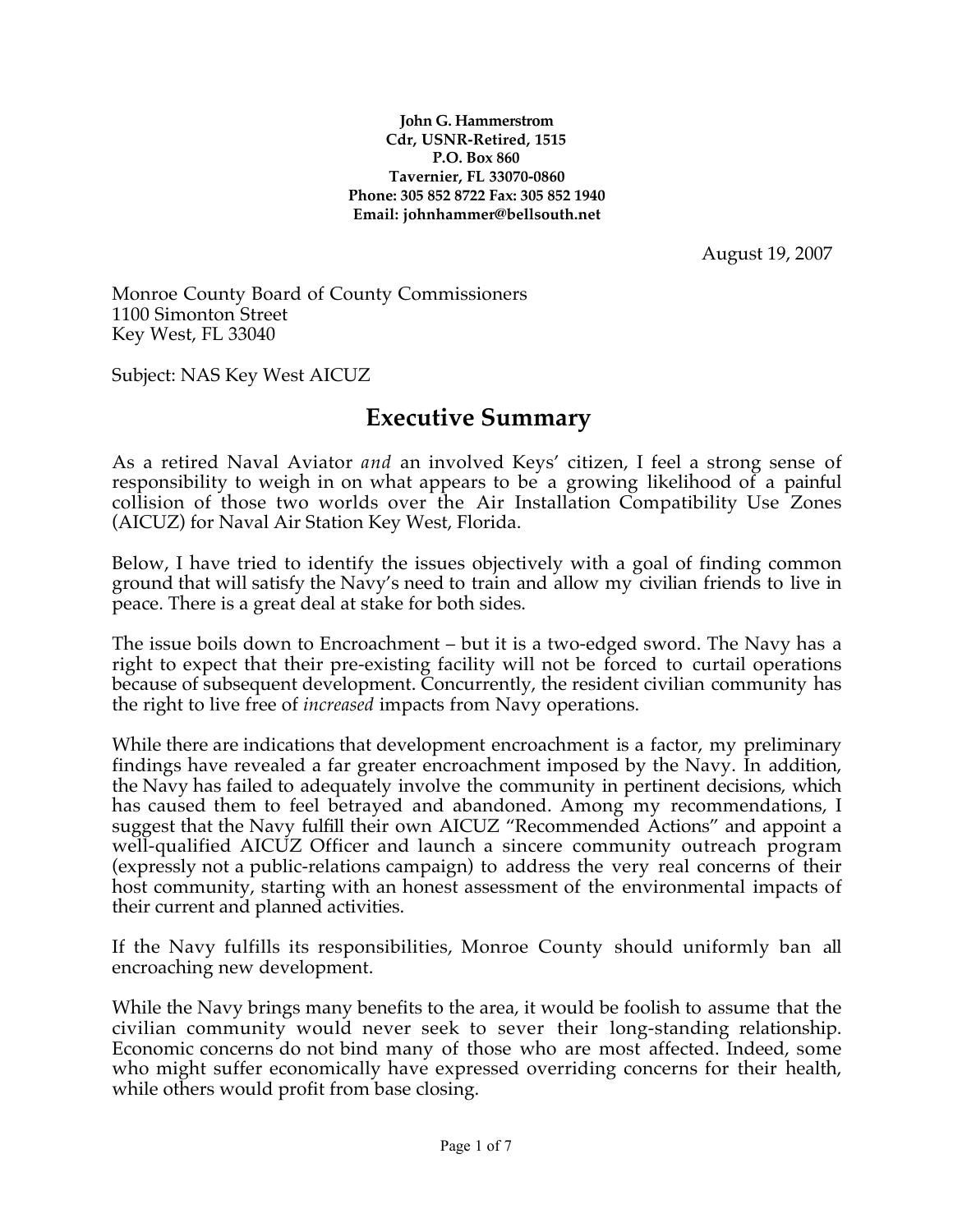Similarly, the County must be aware of the strategic importance of the Navy's facilities and the staunch defense of it that they will muster.

I believe there is a small chance for reconciliation that will depend on swift, sincere action from the Navy followed by equally sincere and robust action by the County. Failure to do so is likely to fuel the escalating confrontation.

Below is my best attempt to identify the issues and articulate solutions. If my analysis is incorrect, I welcome factual, public debate.

## **Issues**

### 1. **Introduction of a noisier airplane without any analysis of the community impact**

#### **Non-linear noise propagation**

According to Wyle Laboratories—the consultant who calculated the 2004 and 2007 AICUZ Day/Night Average Noise Levels (DNL) zones—the program used in those reports (NoiseMap) is not capable of predicting the noise impact of the latest aircraft (F/A-18E/F (Super Hornet), F-22 and F-35) because those aircraft exhibit non-linear noise propagation, and in the case of the F-22 and F-35, because of thrust vectoring. In simple terms, non-linear noise propagation means the level of noise does not dissipate at a constant rate. In this case, it means that the actual noise received at a distance from the noise source is often substantially greater than the noise predicted using obsolete modeling techniques like those used for the 2004 and 2007 AICUZ updates. Thrust vectoring is the ability to "point" the engine exhaust nozzle in order to change the angle of the airplane more rapidly than possible using traditional aerodynamic means. Because the exhaust nozzle can be pointed in other than the traditional straight-out-the-tail direction, the noise can also be "vectored". According to Plotkin and Schultz of Wyle Laboratories ("*Development of an Advanced Acoustic Model for Military Aircraft Noise", 2007)*, the difference between the predicted and measured sound level can be as much as 20 dB for these cases. They recommend the use of Advanced Acoustic Model software (such as NMSim). To be clear, the  $F/A$ -18E/F aircraft is an immediate factor, while the F-22 and F-35 represent the next generation. The F-35 will replace older  $F/A-18s$ .

According to the "*Final Environmental Impact Statement for the Introduction of the F/A-18E/F to the East Coast of the United States*" (FEIS), the Field Carrier Landing Practice (FCLP) Sound Exposure Level (SEL) for the **F-14 is 99 dB**, while the **Super Hornets that have replaced the F-14 would produce 117 dB**, for an increase of 18 dB (Table 6- 13, page 6-29). According to the NAS Key West 2007 AICUZ update (paragraph 4.3) and Waltz, Luckachko and Lee in their document "*Military Aviation and the Environment: Historical Trends and Comparison to Civil Aviation",* a 10 dB increase doubles the annoyance level (AICUZ update paragraph 4.3), and **a twenty dB increase is perceived as four times louder**.

#### 2. **Questionable and undocumented modification of the AICUZ noise zones**

The 2007 AICUZ Update (Introduction, section 1.5) states: "…The flight track for the approach to runway 07 was subsequently shortened from the standard flight track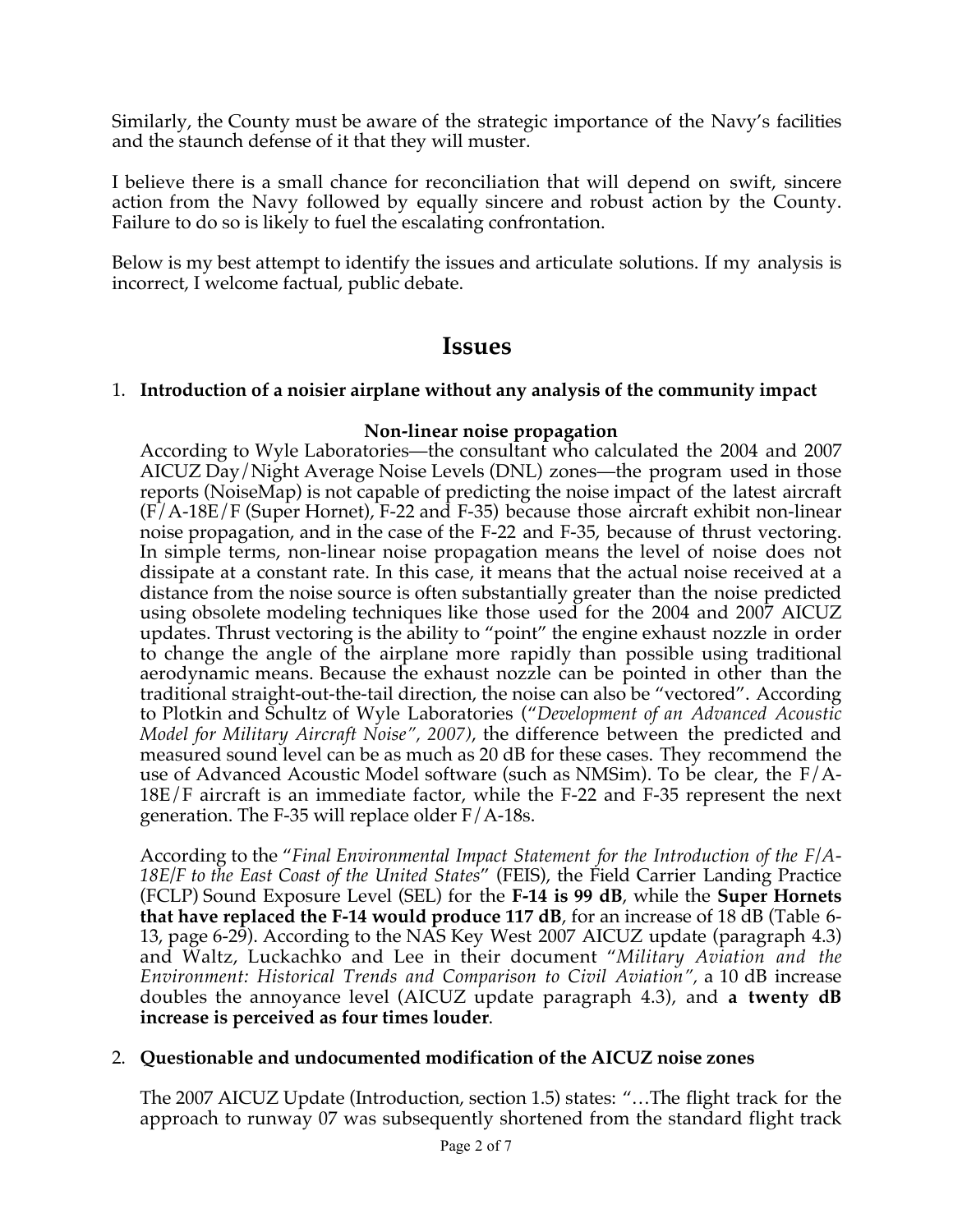used. **This change had a negative impact on NAS Key West air operations** but was modified by the Navy due to several factors. The factors include: the majority of operations using the airfield are by tactical military aircraft capable of tighter turns; pilots using the airfield are experienced in tactical maneuvers; weather for Boca Chica Field provides for 97% VFR flight conditions; and the pattern could be managed through a modification of course rules, thorough flight briefings and aggressive air traffic control procedures…"

*Who asked for this track modification and why did the Navy grant it? The explanation cited above lists the methods to accommodate the change, not the reason it was modified. At a recent Monroe County Board of County Commissioners meeting, neither the County nor NAS Key West claimed knowledge.*

### 3. **Air Installation** *Compatibility* **Use Zone**.

"Compatible" is defined as "able to exist, live or work together without conflict." That's the goal of an AICUZ.

#### 4. **Deficient measurement of noise - Counting 1/2 of "closed pattern" events as was done for the 2004 and 2007 AICUZ updates is inconsistent with the FEIS method.**

The FEIS (page 12-6) states that "…each touch and go is counted as two operations: the landing is counted as one operation and the takeoff is counted as another." **But in the 2004 and 2007 AICUZ updates (paragraph 3.3), the total number of operations of aircraft in FCLP, Touch and Go and Ground Controlled Approach (GCA) patterns is divided by two.** It makes no sense to divide the number of events in half just because the aircraft will return soon to land. To a person inside their home, if one airplane takes off and one lands a minute later, it matters not if that was the same airplane. Folks in their homes do not experience 1/2 of the noise just because the airplane is doing a GCA.

#### 5. **Failure to address the Environmental Impact of the F/A-18E/F on NAS Key West**

The FEIS and Supplemental Environmental Impact Statement (SEIS) purport to evaluate the Environmental Impacts of the "Introduction of F/A-18E/F (Super Hornet) Aircraft to the East Coat of the United States." Eight potential home-basing and six Outlying Landing Fields (OLF) alternatives were analyzed, and yet **NAS Key West was not evaluated in the 1,087-page document**. With the exception of eliminating NAS Key West as a potential Home Base because of its distance from the nearest Air-to-Ground range, **there is absolutely no discussion of the environmental impact of this very different aircraft relative to Key West**.

The magnitude of operations and resulting AICUZ impact at NAS Key West warrants full National Environmental Policy Act (NEPA) consideration, but only cursory review has been provided. The projected number of annual operations at the potential Outlying Landing Field (OLF) evaluated at length in the FEIS is 31,652 (FEIS, page 12-6), while the number of annual air operations projected for NAS Key West is 61,402, including 30,000 F-18 operations (16,000 F/A-18E/F and 14,000 F/A-18C/D), (NAS Key West 2007 AICUZ Update, p. 3-9).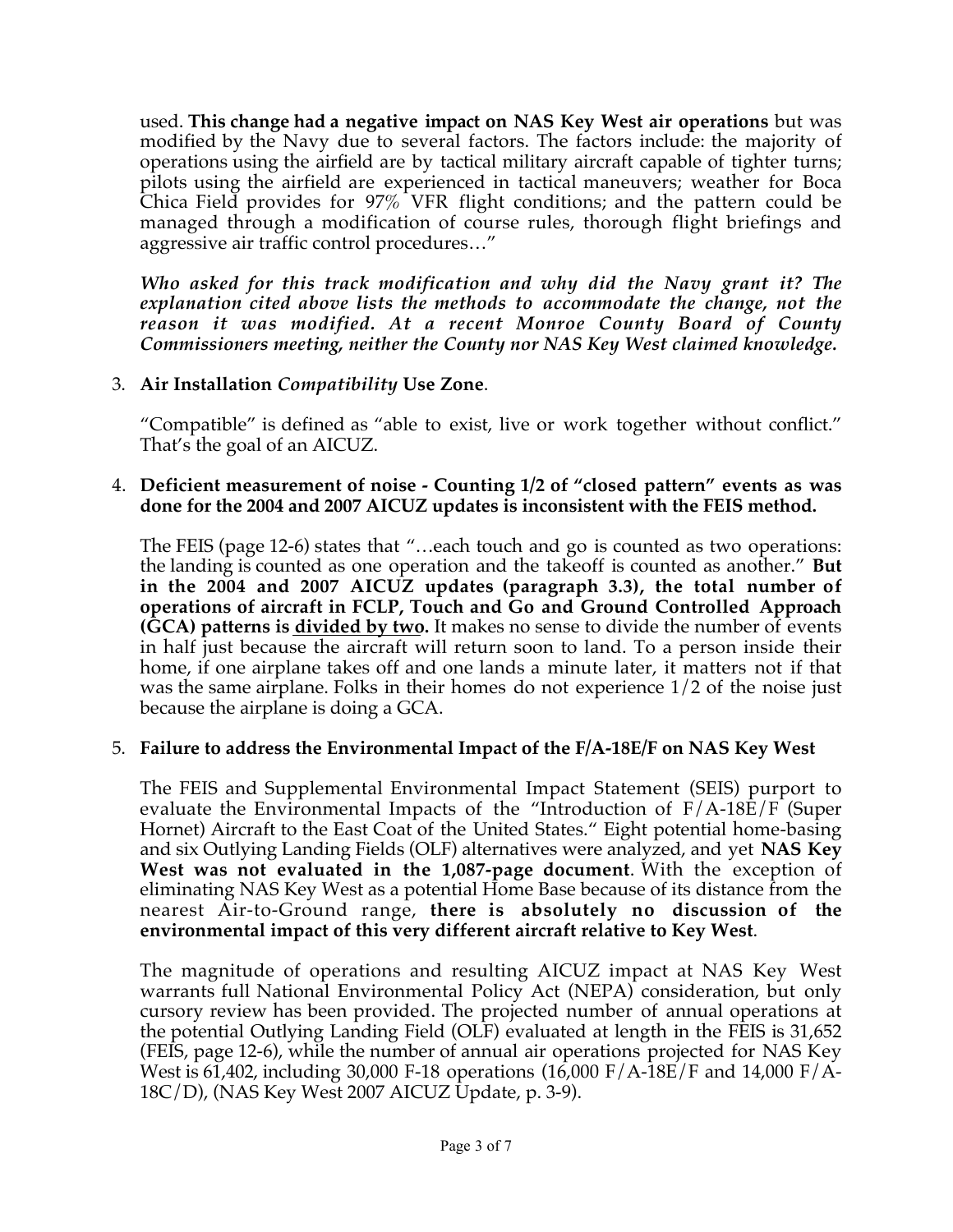The fact that there are no resident aircraft at NAS Key West is irrelevant to the impact of their operations. In actuality, transient pilots and their relative unfamiliarity with the operations and noise sensitivity are detrimental factors that lead to a greater likelihood of deviations from the ideal flight track, altitude and speed. Such deviations can be a greater factor in perceived noise than the noise characteristics of the aircraft.

The F/A-18E/F is mentioned in only 3 of the 232 pages of the "Environmental Assessment for Fleet Support and Infrastructure Improvements – Naval Air Station Key West" (EA). The document itemizes the impact of modernizing "ship and aircraft support functions and facilities", with the bulk of the discussion focusing on ship support and dredging. If the EA fulfills the legal requirements of NEPA, then it certainly does not fulfill the spirit of that law.

*The three pages of the EA constitute the entirety of the environmental assessment for the introduction of the F/A-18E/F to NAS Key West.*

6. **"Local governments have the responsibility to protect the health, safety and welfare of their respective residents."** (2007 AICUZ, paragraph 1.3, page 1-3)

Doing so requires honest and complete information.

### 7. **Inadequate Community Outreach**

While the NAS Key West Public Affairs Officer has been prompt and open, the community in general has not been provided a complete and honest picture of the changes imposed by the introduction of a much noisier airplane.

## 8. **Strict adherence to building restrictions within the AICUZ**

Monroe County must do its part to ensure that development is curtailed within a properly defined AICUZ.

9. **The disparity between the theoretical sound levels (as described by the DNL zone lines in the 2004 and 2007 AICUZ studies) and the anecdotal (and measured) sound levels in the surrounding community is substantial, and warrants "groundtruthing".**

The Navy should volunteer to measure empirical DNL levels, based on actual flight paths, altitudes and real-world aircraft noise propagation. Indeed, in the absence of such, affected citizens have already begun their own measurements. As a result, the Navy has allowed their credibility with the civilian community to deteriorate.

#### 10. **Failure to acknowledge increased sound levels leads to a widening gap between Navy statements and community experience, with resulting elevated cynicism.**

When honest communication breaks down between a government and its citizens, conspiracy theories and cynicism abound. It is clear from many researchers that the F/A-18E/F is a much louder aircraft compared to its predecessors, and yet the Navy has been dismissive of valid noise complaints.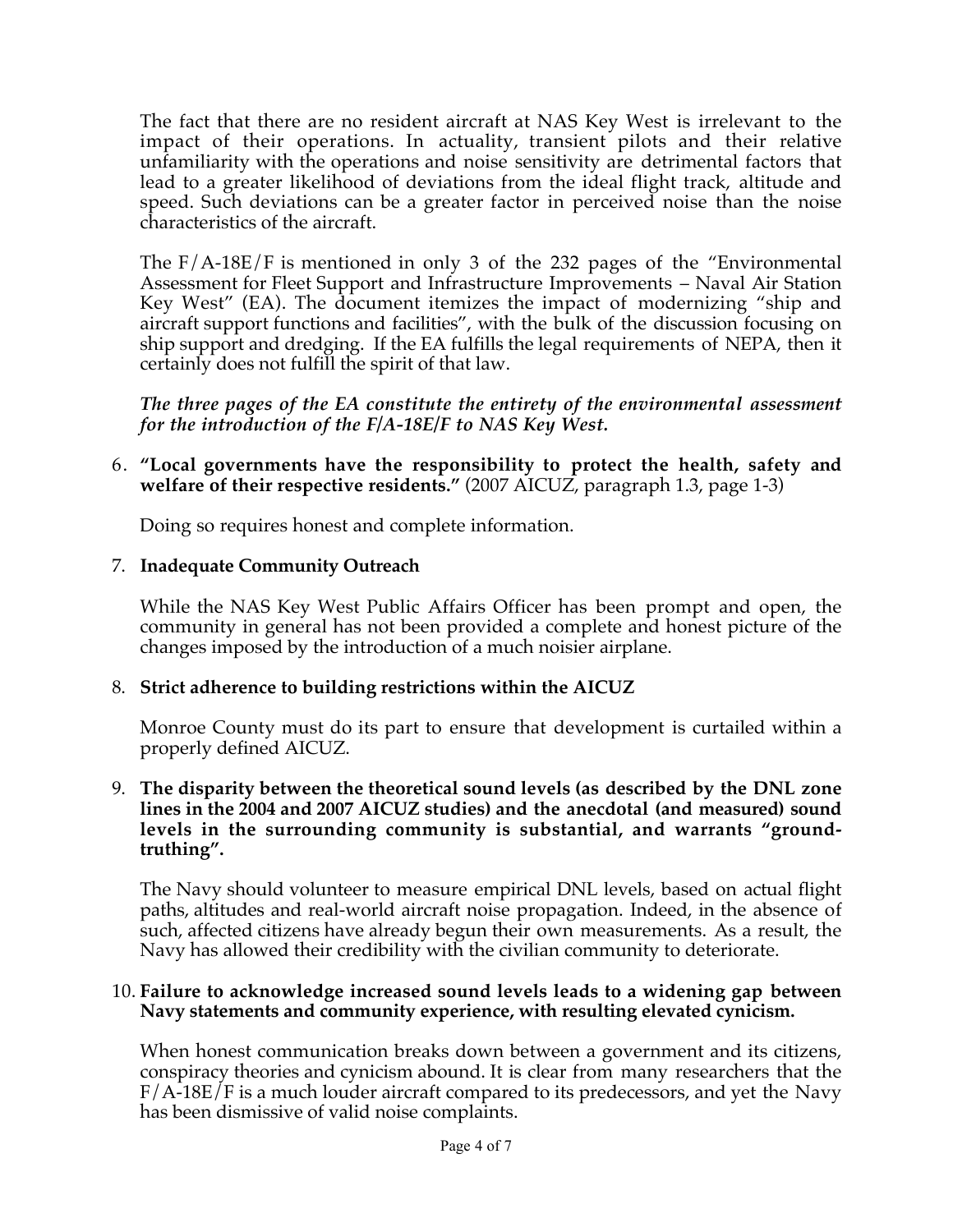# **Recommendations:**

- A. Appoint a well-qualified AICUZ officer to act as liaison with the civilian community.
- B. Establish a credible community outreach program. *Both of these recommendations reside in the 2004 and 2007 AICUZ updates (Section 8.2.1), but have not been accomplished.*
- C . Deliver a National Environmental Policy Act (NEPA) Environmental Impact Statement that properly and completely evaluates the impact of the F/A-18E/F on NAS Key West and environs, including proper noticing and community participation.
- D. A proper AICUZ map should be created for NAS Key West using Advanced Acoustic Model software that accounts for non-linear noise propagation.
- E. The Navy must require compliance with the established flight paths, altitudes, times and speeds. While youthful exuberance is and should be encouraged in Naval Aviators, the value of this facility to our National Defense requires that such exuberance—if it is manifested in the form of noise violations—be channeled to facilities that are not at risk from excessive noise.
- F. The Navy should perform an in-depth analysis to determine to what extent they can fulfill their essential training goals while minimizing the impact of noisier aircraft.
- G. The Navy should give strong consideration to providing noise monitors in the surrounding community to provide an objective measure of noise-related flight violations. Although detested by pilots, this is a common surveillance practice for civilian airports, and is called for in light of the noisier aircraft currently flying at NASKW.
- H. Training to land safely on an aircraft carrier is a very demanding task that requires many critiqued practice landings known as Field Carrier Landing Practices (FCLPs) prior to landing on a ship. The pattern at the ship is typically an 800-foot Carrier Break pattern, followed by a 600-foot pattern altitude leading to a landing on the flight deck. Subsequent landings are done with a 600-foot pattern. Practice approaches and landings at a land-based site are done with as much commonality as possible to the ship pattern.

Curiously, according to the 2004 and 2007 AICUZ updates, there were **zero** 800-foot Carrier Break Arrivals for E-2 and C-2 aircraft in CY01, and yet they performed far more FCLPs than any other aircraft (6,952 of the 7,436 total). The Carrier Break arrival (5,291 for all other aircraft in CY01) is an unnecessarily noisy maneuver in a noise-sensitive environment because there is little training value if it is not done in conjunction with FCLPs. It is noisier because it is flown at roughly 1/2 the 1500-foot altitude of the Overhead Break arrival.

#### **Reduction in the number of unnecessary 800-foot Carrier Breaks done should be considered as a means to reduce the noise impact of training operations.**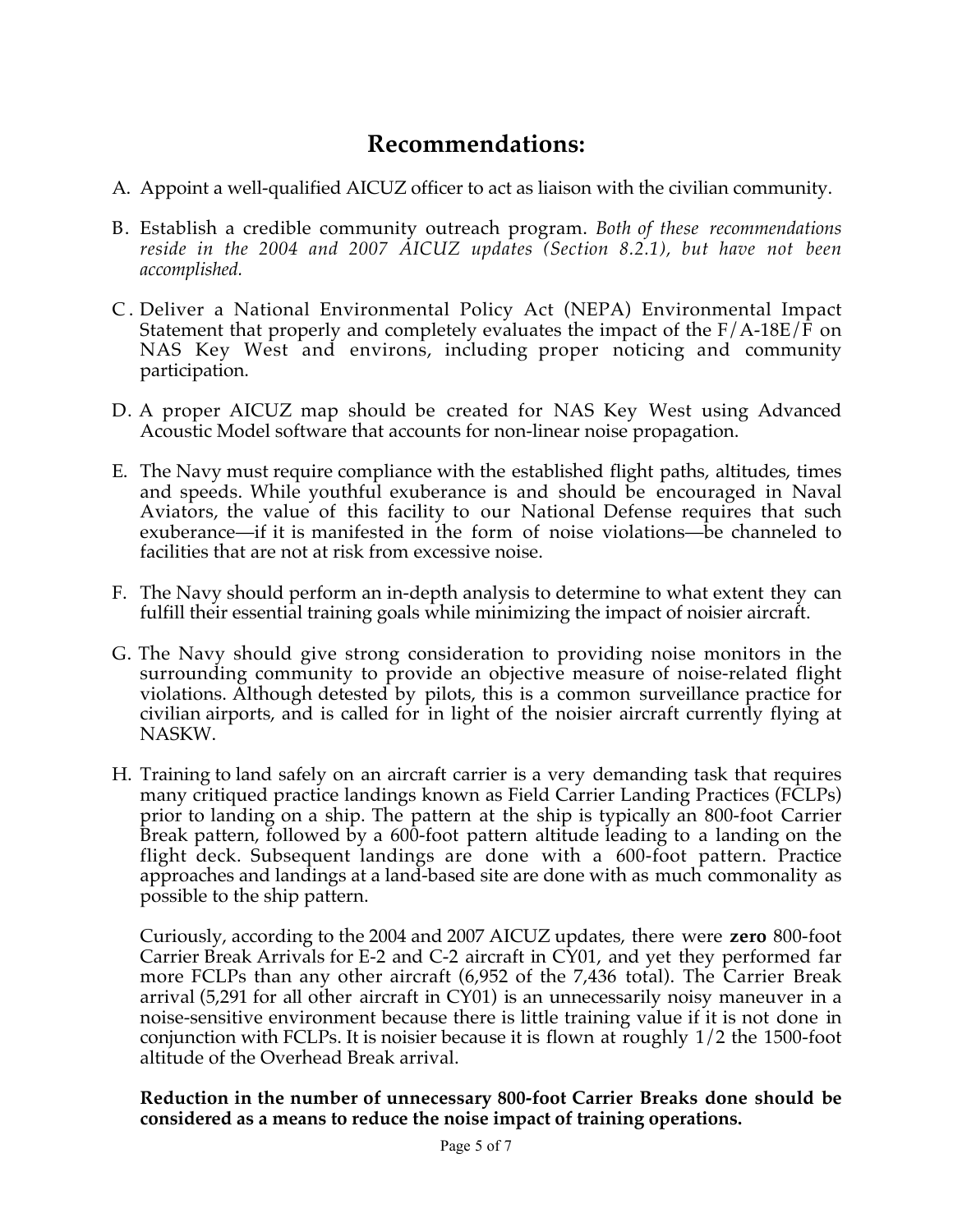It would appear that this would be easy to accomplish since the E-2s and C-2s did nearly 7,000 FCLPs without ANY Carrier Breaks. Similarly, there is a disconnect between the number of Carrier Break patterns performed by all other aircraft (5,291) compared to the 484 FCLPs they subsequently made.

Are these data correct?

I. Although bordering on blasphemy, the Navy should consider changing their timehonored aircraft carrier operations to reflect the reality of the available, land-based training environment, particularly if current and future aircraft are and will continue to be considerably noisier than their predecessors. Thus, it may be fruitful if the carrier pattern were elevated to a 1000-foot Break and 800-foot pattern altitude universally, as was done for FCLPs at NALF Fentress (FEIS, p. ES-4). Eight hundred feet is 33% higher than 600 feet, and the resulting sound attenuation is worth considering. This would involve a painful adjustment, since over 80 years of development has gone into the current system, and aircraft carrier visual landing systems and the "eye" of the Landing Signal Officers (who monitor and critique carrier landings) are all calibrated to the 600-foot pattern. One serious weakness of this proposal is that it would tend to elongate the distance and therefore the time needed to recover aircraft at the ship. The amount of time that the aircraft carrier can stay on a given heading for the recovery of dozens of airplanes is often limited.

In lieu of a universal change, the Navy would be well served to consider making the 1000-foot Carrier Break and 800-foot FCLP pattern standard at NAS Key West, as is the case at NALF Fentress, while using the 1500-foot pattern as much as possible.

- J. Monroe County should commit to adoption of a properly defined AICUZ to replace the 1977 AICUZ that is incorporated in the Monroe County Land Development Regulations, and the Federal Government should accept responsibility for "takings" if they are unable to adequately curtail their encroachment.
- K. Monroe County Attorney Opinion 001-2005 describes aptly Monroe County's position relative to the proposed 2004/2007AICUZ. While they do not oppose eventual implementation of some or all of the AICUZ update provisions, the current Monroe County Growth Management Division Director recommended that the County NOT become a party to this AICUZ study. It will take a considerable amount of sincere community liaison on the part of the Navy to convince skeptical County officials and their constituents to do otherwise.

## L. **Don't overplay the patriotism card**

It is *not* unpatriotic for citizens to petition their government for relief from a health threat imposed on them without their consent.

## **Summary**

It is my belief that the Navy has a small window of opportunity to re-establish an atmosphere of trust with the community surrounding NAS Key West. It is a vitally